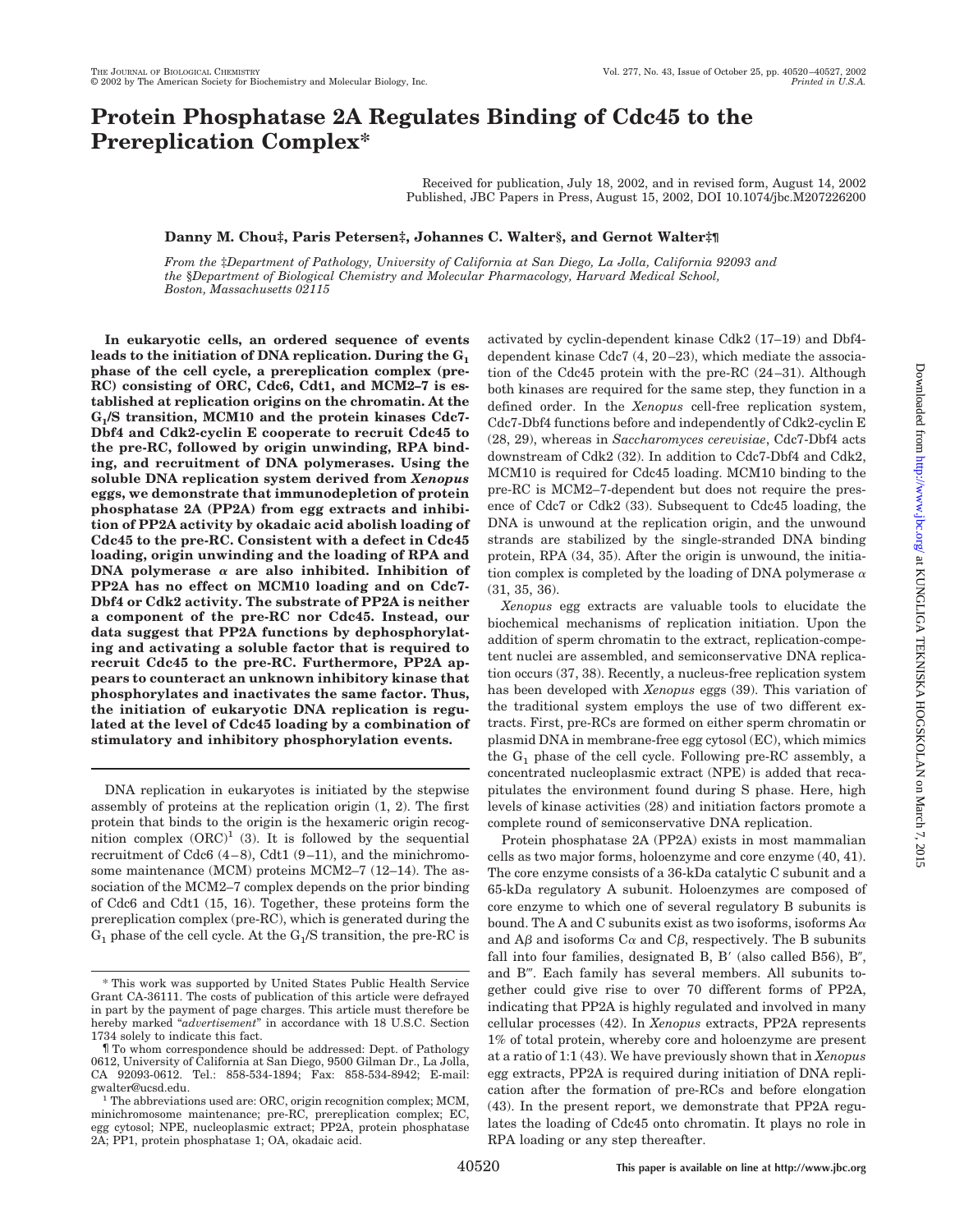A

20

10

 $\theta$ 

 $\theta$ 

30

#### EXPERIMENTAL PROCEDURES

*Extract Preparation, DNA Unwinding, and DNA Replication Assays—Xenopus laevis* egg cytosol and nucleoplasmic extract (NPE) were prepared as described previously (39). DNA unwinding assays were performed according to Walter and Newport (35). DNA replication was assayed by incorporation of  $[\alpha^{-32}P]dCMP$  (39). The percentage replication was estimated from the amount of  $[\alpha^{-32}P]$ dCMP incorporated and the specific activity of  $[\alpha^{-32}P] dCTP$ , assuming a 50  $\mu$ M endogenous pool of dNTPs. However, since the amount of endogenous dNTPs was estimated and not individually determined for each extract, the calculated replication efficiency is in reality only a rough estimate of the actual efficiency. For PP2A rescue experiments, purified catalytic C subunit was used at a final concentration of 2.7  $\mu$ M (43). An equal amount of C subunit storage buffer (25 mm Tris, pH 7.5, 1 mm EDTA, 1 mm dithiothreitol, 50% glycerol) was added to the controls. The PP2A C subunit (a generous gift from Dr. Marc Mumby, University of Texas Southwestern Medical Center, Dallas, TX) was purified from bovine heart. Some variation in the degree of rescue by added C subunit may be a result of differences in the amount of okadaic acid or the batch of extract used. Purified PP1 catalytic subunit (5000 units/mg; New England Biolabs) was used at a concentration equal to that of purified PP2A C subunit in rescue experiments. Recombinant His-tagged Cdc45 proteins were purified according to Mimura and Takisawa (31) and used at  $\sim 0.3$  mg/ml. Okadaic acid (Alexis Biochemicals) was dissolved in Me<sub>2</sub>SO and used at 1.0–1.5  $\mu$ M final concentration, depending on the batch of okadaic acid and *Xenopus* egg extract. The NPE was typically preincubated with okadaic acid for 20 min before use.

*Chromatin Binding Assay*—To isolate sperm chromatin, up to  $6 \mu$  of extract containing chromatin was diluted with 4 volumes of cold egg lysis buffer (250 mM sucrose, 2.5 mM MgCl<sub>2</sub>, 50 mM KCl, 10 mM Hepes, pH 7.7) containing  $0.2\%$  Triton X-100 and layered over a 170- $\mu$ l egg lysis buffer cushion containing 500 mM sucrose in a  $5 \times 44$ -mm microcentrifuge tube (Beckman). The sample was centrifuged in a Beckman E microcentrifuge using a horizontal rotor at  $16,000 \times g$  for 18 s at 4 °C. The supernatant was aspirated, and the pellet was gently washed with  $200 \mu l$  of egg lysis buffer and respun in the same tube for  $20 \text{ s}$  as described above. The wash was carefully removed, and the pellet was dissolved in SDS-PAGE sample buffer for Western analysis.

*Immunological Methods—*PP2A was removed by three consecutive rounds of immunodepletion using monoclonal antibody 6F9 directed against the N terminus of the human  $A\alpha$  subunit as previously described (43). The degree of depletion was determined for each experiment by Western blotting as described (43). For egg cytosol, it was 99%; for NPE it was 95%. Immunodepletions of Cdc7, Cdc45, and RPA were carried out as described by Walter and Newport (35). To avoid the typical loss of extract associated with depletions, a slit was introduced to the bottom of the Eppendorf tube to recover the extract by centrifugation into a fresh tube while retaining the beads. Western blotting was performed using antisera against xOrc2 (44), xMCM3 (45), xMCM10 (33), xCdc7 (35), xCdc45 (35), the 34-kDa subunit of xRPA (35), and the 70-kDa subunit of DNA polymerase  $\alpha$  (a generous gift from Dr. Teresa S. Wang; Stanford University).

*Production of Glutathione S-Transferase-p27Kip—*The pGex-KG vector containing mouse glutathione *S*-transferase-tagged p27<sup>Kip</sup> cDNA provided by Dr. Tony Hunter (46) was transformed into BL21(DE3) plysS bacteria, and p27<sup>Kip</sup> was purified using the Amersham Bioscience bulk glutathione *S*-transferase purification modules.

*Kinase Assays*—Cdc7 or Cdk2 was immunoprecipitated from 4  $\mu$ l of NPE containing either okadaic acid or a control buffer and washed with kinase buffer (250 mM sucrose, 10 mM MgCl<sub>2</sub>, 50 mM KCl, 0.5 mM EDTA,  $5 \text{ mm}$  EGTA, 1 mm  $\beta$ -glycerolphosphate, 10  $\mu$ g/ml aprotinin, 10  $\mu$ g/ml leupeptin, 0.1 mM ATP, 1 mM dithiothreitol, 10 mM Hepes, pH 7.7). Immunoprecipitated Cdc7 was subsequently incubated with 25  $\mu$ g of MCM2 (a generous gift from Dr. Haruhiko Takisawa, Osaka University, Japan) in 10  $\mu$ l of kinase buffer containing 2.5  $\mu$ Ci of [ $\gamma$ -<sup>32</sup>P]ATP (47). Similarly, immunoprecipitated Cdk2 was incubated in 20  $\mu$ l of kinase buffer containing  $4 \mu$ g of histone H1 (Roche Molecular Biochemicals) and 10  $\mu$ Ci of [ $\gamma$ -<sup>32</sup>P]ATP. The reactions were carried out for 30 min at room temperature, stopped with 20  $\mu$ l of SDS-PAGE sample buffer, analyzed by SDS-PAGE, and quantified with a PhosphorImager. The rabbit antisera against Cdk2 were made against the C-terminal 14 amino acids of *Xenopus laevis* Cdk2 and affinity-purified. It precipitates Cdk2 but not Cdc2.<sup>2</sup>

*Phosphatase Assay—*Histone H1 (Roche Molecular Biochemicals) was labeled by an overnight incubation with  $[\gamma^{33}P]ATP$  and Cdc2 (New



min in NPE FIG. 1. **Removal of PP2A by immunodepletion prevents the binding of Cdc45 to chromatin.** *A*, sperm chromatin was incubated in mock-depleted (+) egg cytosol, PP2A-depleted (-) egg cytosol, or PP2A-depleted egg cytosol supplemented with PP2A catalytic C subunit (*C*) for 30 min, followed by another 30-min incubation in mock-depleted (*lane 2*), PP2A-depleted (*lane 3*), or PP2A-depleted NPE supplemented with PP2A C subunit (*lane 4*). The NPE was supplemented with aphidicolin to a final concentration of 50  $\mu$ g/ml to preserve initiation complexes on the chromatin. The chromatin was isolated, and the soluble material was washed away. The samples were analyzed by SDS-PAGE, and Western blotting was performed using antibodies directed against MCM3, Cdc7, Cdc45, and the 34-kDa subunit of RPA. The background contributed by soluble contaminants from mock-depleted EC and NPE in the absence of sperm chromatin is shown in *lane 1*. *B*, DNA replication assay was performed in parallel to *A*, showing inhibition of replication by PP2A-depletion (*open squares*) compared with mock depletion (*closed circles*) and rescue of PP2A-depletion by the addition of PP2A C subunit (*closed squares*).

60

England Biolabs) in the supplied Cdc2 buffer (New England Biolabs). The resulting labeled histone H1 was dialyzed to remove unincorporated  $[\gamma^{33}P]$ ATP. Labeled histone H1 was then incubated in 50  $\mu$ l of PP2A reaction buffer containing 50 mM imidazole, pH 7.4, 1 mM dithiothreitol, 5 mm EGTA, 0.75  $\mu$ m p27Kip, 0.01% Brij 35, and 0.3  $\mu$ l of NPE containing either okadaic acid or a control buffer. After 5 min at 30 °C, the reaction was stopped with 200  $\mu$ l of 30% trichloroacetic acid, placed on ice for 10 min, and spun at  $12,000 \times g$  for 5 min at 4 °C. The supernatant was then collected and counted with a scintillation counter to determine the amount of phosphates released.

#### RESULTS

*PP2A Is Required for Chromatin Binding of Cdc45—*Our previous finding that PP2A is required during the initiation of DNA replication in *Xenopus* egg extracts (43) prompted us to ask whether PP2A directs the binding of initiation factors to chromatin. Although previous results indicated that PP2A is not needed for pre-RC formation, it may be required for the binding of MCM10, Cdc7, Cdc45, RPA, or DNA polymerase  $\alpha$  to chromatin. To investigate this possibility, we carried out chromatin binding experiments in PP2A-depleted extracts (Fig. 1*A*). Sperm chromatin was incubated in PP2A- or mock-depleted EC for 30 min to form pre-RCs, followed by an additional 30-min incubation in PP2A- or mock-depleted NPE to allow formation of initiation complexes. Aphidicolin was added to NPE to inhibit elongation and preserve the initiation complex. <sup>2</sup> J. Walter and T. Prokhorova, unpublished results. The chromatin was then isolated from the extract by spinning

 $PP2A +$ 

 $E$  PP2A -

90

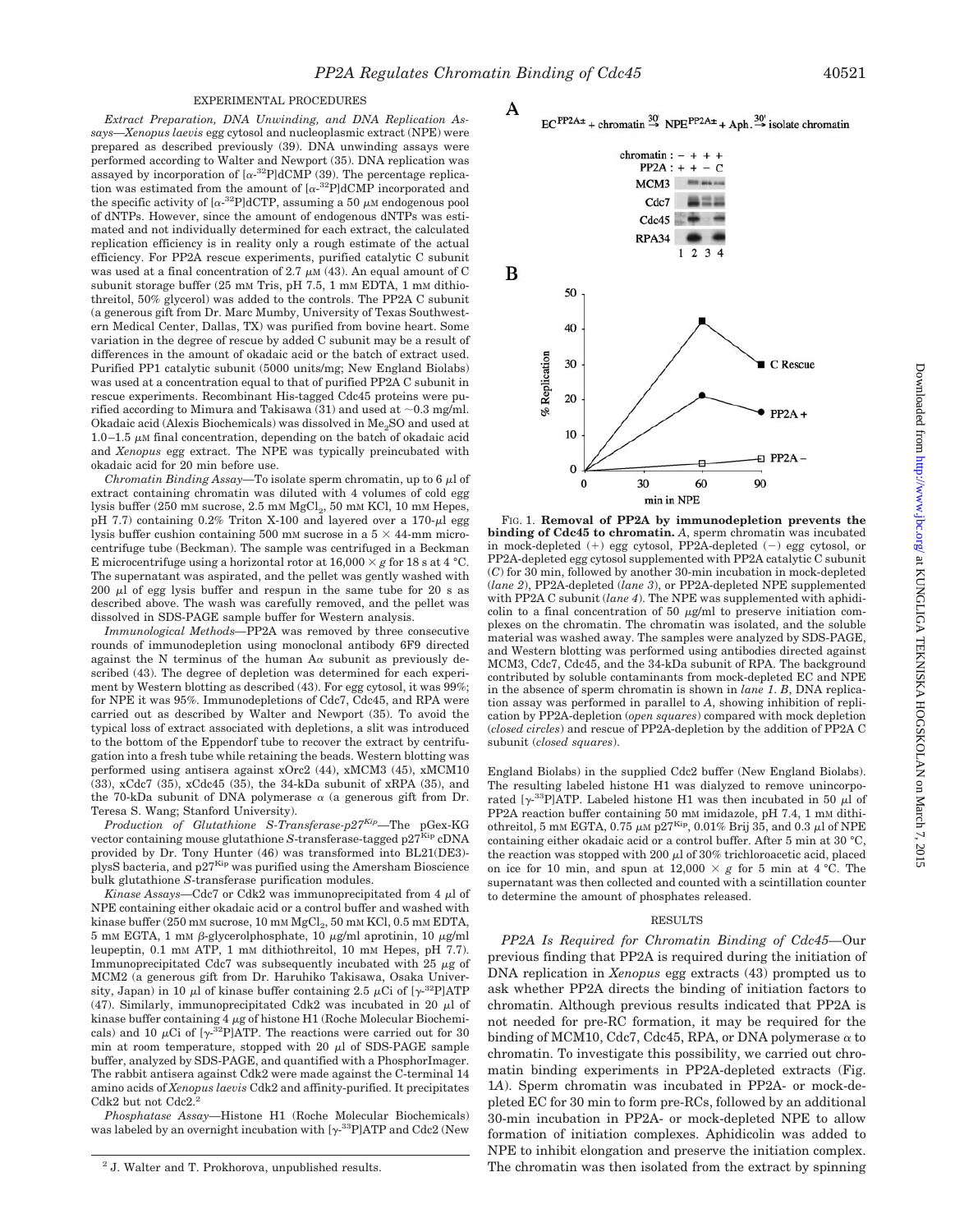through a sucrose cushion, and the bound proteins were analyzed by Western blotting. As we reported previously, the absence of PP2A had no effect on the binding of MCM3, demonstrating that pre-RC formation was normal. We also examined Cdc7, whose binding has been reported to increase strongly upon the addition of NPE (28), and found that PP2A depletion had little effect on Cdc7 loading (Fig. 1*A*). In contrast, binding of Cdc45 and RPA34 to chromatin was strongly reduced in the PP2A-depleted extracts (Fig. 1*A*, compare *lanes 2* and *3*). Binding was restored by the addition of purified PP2A catalytic C subunit to the depleted extracts (*lane 4*). As a control, a mixture of egg cytosol and NPE lacking chromatin was subjected to the same procedure (*lane 1*). In addition, PP2A- and mock-depleted extracts were tested in a replication assay. As shown in Fig. 1*B*, DNA replication was inhibited by PP2A removal, and this inhibition was efficiently rescued by the addition of purified PP2A catalytic C subunit to the depleted extracts. It is possible that mock-depleted extracts replicate less efficiently than PP2A-depleted extracts supplemented with C subunit due to dilution of endogenous PP2A during the depletion procedure.

As an alternative to the removal of PP2A by immunodepletion, we studied chromatin binding of initiation factors in extracts supplemented with okadaic acid. Okadaic acid is a potent inhibitor of PP2A and, to a lesser extent, of PP1 (48, 49). Unlike immunodepletion, okadaic acid allows us to inactivate PP2A without subjecting extracts to dilution and mechanical stress, which can weaken their replication capacity. The use of okadaic acid also allowed us to determine whether it is the phosphatase *activity* of PP2A that is essential for replication initiation. To study the effect of PP2A activity on chromatin binding of initiation factors, sperm chromatin was incubated for 30 min in egg cytosol, followed by NPE supplemented with aphidicolin and either okadaic acid or a control buffer. The NPE was preincubated with okadaic acid and aphidicolin for 20 min before it was added to EC and sperm chromatin (see below). After a 30-min incubation in NPE, sperm chromatin was isolated from the extract for analysis. Consistent with the results of PP2A depletion, we found that inhibition of PP2A by okadaic acid blocked the binding of Cdc45, RPA34, and DNA polymerase  $\alpha$  to chromatin in NPE (Fig. 2A, compare *lanes 4* and *5*). The reduced binding was reversed by the addition of purified PP2A catalytic C subunit to the okadaic acid-containing NPE (*lane 6*). As with PP2A depletion, the amounts of ORC2, MCM3, and Cdc7 bound to chromatin were unaffected by okadaic acid (*lanes 4–6*). The background in the absence of chromatin from either egg cytosol alone or egg cytosol mixed with NPE is shown in *lanes 1* and *3*, respectively. The diffuse band around the position of Cdc45 (*lanes 3* and *5*) is most likely background, because soluble and chromatin-bound Cdc45 always appear as sharp bands. *Lane 2* shows the binding of proteins to chromatin after a 30-min incubation in egg cytosol and before the addition of NPE. The same extracts used for chromatin binding were also used in a DNA replication assay. Okadaic acid-treated extracts were deficient in replication, and the inhibition could be rescued by purified PP2A C subunit (Fig. 2*B*).

As shown in Fig. 2*C*, the 20-min preincubation of okadaic acid and NPE is essential for achieving inhibition of Cdc45 loading and of DNA replication. Whereas complete inhibition of PP2A activity occurs within 2 min after the addition of okadaic acid to NPE, as determined by dephosphorylation of histone H1, complete inhibition of DNA replication took 20 min. These results suggest that when PP2A is inhibited, an essential replication factor becomes phosphorylated and inactivated by an unknown inhibitory protein kinase that is normally counteracted by PP2A. The substrate of PP2A and the presumed in-



FIG. 2. **Inhibition of PP2A activity by okadaic acid prevents the binding of Cdc45 to chromatin.** *A*, sperm chromatin (*lanes 2* and *4–6*) or buffer (*lanes 1* and *3*) was incubated with egg cytosol. After 30 min, chromatin was isolated (*lanes 1* and *2*) or incubated for another 30 min with NPE supplemented with buffer (*lanes 3* and *4*), okadaic acid (*lane 5*), or okadaic acid and PP2A catalytic C subunit (*lane 6*) in the presence of aphidicolin before isolation. *Lanes 1* and *3* show the soluble contaminant contributed by egg cytosol alone or egg cytosol and NPE in the absence of chromatin, respectively. *B*, DNA replication was performed in parallel to show inhibition of replication by okadaic acid (*open squares*) compared with the control (*closed circles*) and rescue by the addition of PP2A C subunit (*closed squares*). *C*, time course of incubation with OA. Effect on replication and PP2A inhibition. *D*, PP2A, but not PP1, can rescue inhibition of DNA replication by okadaic acid. DNA replication, when measured at 90 min, was inhibited by okadaic acid (  $OA$ ) compared with the control  $(-OA)$ , and the inhibition was rescued specifically by PP2A C subunit (*PP2A Rescue*) but not by an equal concentration of PP1 catalytic subunit (*PP1*).

hibitory kinase could be Cdc45 or another factor that controls Cdc45 loading. It is likely that during the removal of PP2A from NPE with antibodies, which takes 3–5 h, the same inhib-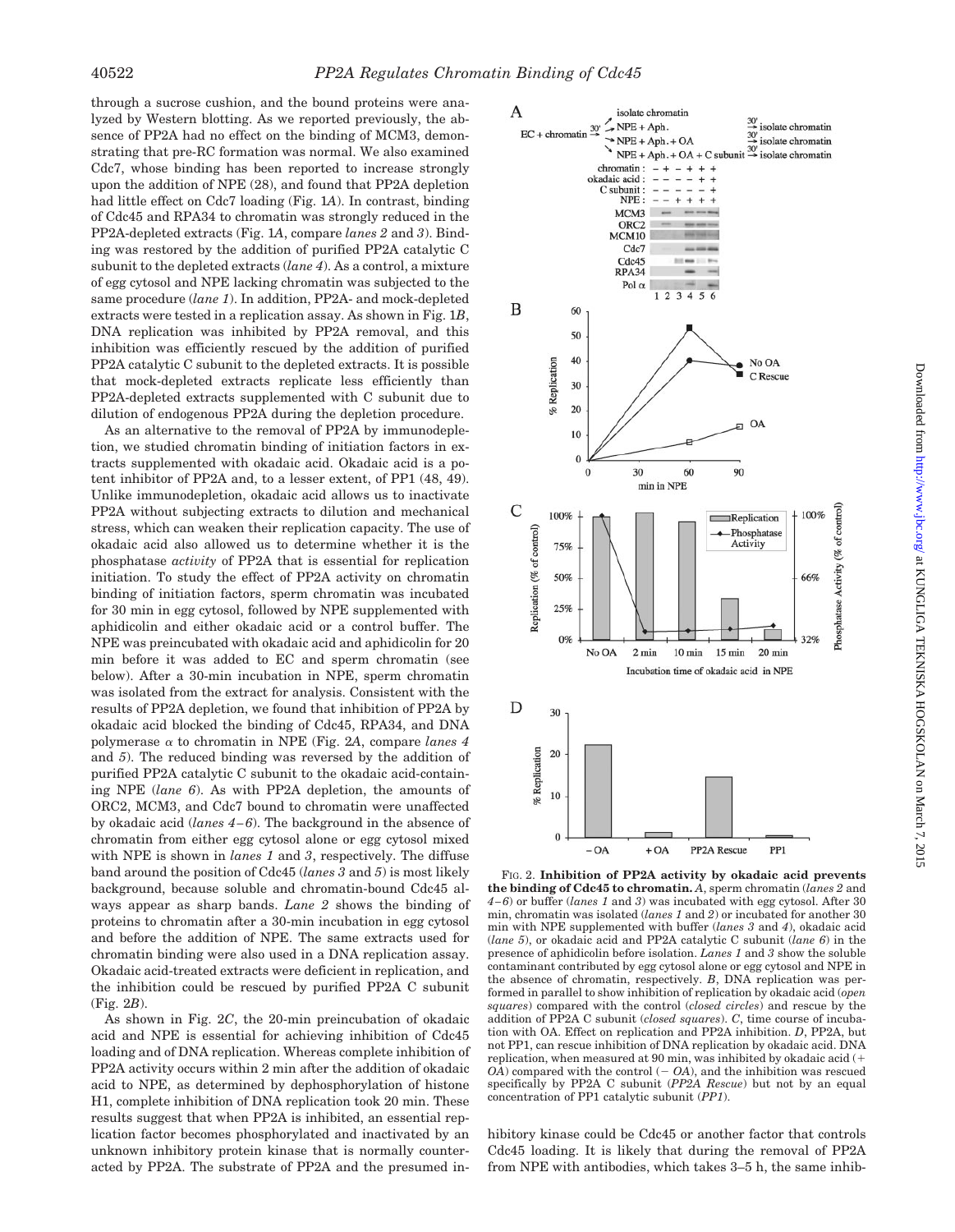

FIG. 3. **PP2A is required for origin unwinding.** pBluescript was incubated in egg cytosol for 30 min. The plasmids were then isolated (*lane 1*) or further incubated in NPE containing a control buffer (*lanes 2–4*), okadaic acid (*lanes 5–7*), or okadaic acid and PP2A catalytic C subunit (*lanes 8–10*). The plasmids were then isolated after 5, 10, or 15 min in NPE containing aphidicolin. Origin unwinding was monitored by the appearance of negatively supercoiled "U-form DNA" on a chloroquine-agarose gel.

itory phosphorylation event occurs as after the addition of okadaic acid to NPE.

To demonstrate that the effect of okadaic acid was due specifically to the inhibition of PP2A and not PP1, sperm chromatin was incubated in extracts supplemented with okadaic acid and either PP2A or PP1. As shown in Fig. 2*D*, PP2A (*column 3*) but not PP1 (*column 4*) rescued inhibition of DNA replication by okadaic acid. In fact, we repeatedly found that PP1 had an inhibitory effect on replication. In summary, we found that both the removal of PP2A by immunodepletion and the inhibition of PP2A activity by okadaic acid block the loading of Cdc45 onto chromatin and prevent replication initiation.

*PP2A Is Required for Origin Unwinding—*The lack of Cdc45 and RPA34 binding in both PP2A-depleted and okadaic acidtreated extracts suggested that PP2A counteracts a kinase that is capable of inhibiting origin unwinding. To examine this question more directly, we studied the effect of okadaic acid on the topology of circular plasmids undergoing replication initiation in *Xenopus* egg extracts. It was previously shown that origin unwinding results in a highly supercoiled species of plasmid DNA termed U-form DNA (35). The generation of U-form DNA requires MCM2–7, Cdc7, Cdk2, MCM10, Cdc45, and RPA (33, 35). The normally transient U-form DNA can be trapped in the presence of aphidicolin and visualized on an agarose gel containing chloroquine. In the experiment shown in Fig. 3, pBluescript was incubated first in egg cytosol for 30 min, followed by 5-, 10-, or 15-min incubations in NPE containing aphidicolin and either okadaic acid or a control buffer. Inhibition of PP2A activity by okadaic acid strongly reduced the amount of U-form DNA generated (Fig. 3, *lanes 5–7*) compared with the control (*lanes 2–4*). This reduction was rescued by the addition of purified PP2A C subunit (*lanes 8–10*). *Lane 1* shows the ground state of the plasmid in egg cytosol before the addition of NPE. The modest increase in supercoiling seen in the reactions containing OA (Fig. 3, compare *lanes 1* and *5–7*) is almost certainly initiation-independent, since we previously showed that a similar amount of partial supercoiling is seen upon the addition of NPE in extracts lacking ORC, Cdk2, or MCM2–7 activity (35). In summary, we have shown that PP2A is required for origin unwinding, consistent with the failure to load Cdc45 in the absence of PP2A activity (Figs. 1 and 2). It is important to point out that complete inhibition of unwinding requires preincubation of NPE and okadaic acid, again implying that phosphorylation by an inhibitory protein kinase counteracts PP2A (data not shown).

*Inhibition of PP2A Has No Effect on Cdc7 and Cdk2 Kinase Activities—*It has been shown that both Cdc7 and Cdk2 kinase activities are required for Cdc45 binding to the pre-RC (27–29, 35), and Cdc45 is a substrate of Cdc7-Dbf4 *in vitro* (32, 50). We therefore investigated whether PP2A promotes Cdc45 binding to chromatin by modulating either Cdc7 or Cdk2 kinase activity. To assay Cdc7 kinase activity, Cdc7 was immunoprecipitated from NPE that was preincubated with okadaic acid or a control buffer for 20 min, and its activity was measured using MCM2 as a substrate. As shown in Fig. 4*A*, inhibition of PP2A activity by okadaic acid had no significant effect on Cdc7 kinase activity. Similarly, in order to assay Cdk2 activity, Cdk2 was immunoprecipitated from NPE incubated for 30 min with either okadaic acid or a control buffer, and its activity was determined using histone H1 as a substrate. As shown in Fig. 4*B*, inhibition of PP2A by okadaic acid had no effect on the kinase activity of Cdk2. We therefore conclude that although PP2A is essential for Cdc45 binding to the pre-RC, it does not alter the kinase activities of Cdc7 and Cdk2.

*PP2A Is Not Required for the Recruitment of MCM10—*To further elucidate the mechanism by which PP2A acts to recruit Cdc45 to the pre-RC, we tested the effect of okadaic acid on several initiation factors known to be required for the loading of Cdc45. It was reported recently by Wohlschlegel *et al.* (33) that the recruitment of Cdc45 to the origin of replication is MCM10-dependent and that MCM10 is recruited to the pre-RC following NPE addition. We therefore asked whether PP2A regulates binding of MCM10 to the pre-RC. As shown in Fig. 2*A*, *lane 5*, the recruitment of MCM10 to pre-RC was not affected by okadaic acid. Therefore, PP2A does not act in recruiting Cdc45 by regulating MCM10 binding to chromatin.

*Cdc45 Is Not the Substrate of PP2A—*Since PP2A is a positive factor in Cdc45 loading, it is conceivable that Cdc45 itself is the substrate of PP2A. This would imply that PP2A can only function in the presence of Cdc45. To investigate this possibility, we tested whether PP2A can act in extracts from which Cdc45 was removed by immunodepletion. As outlined in Fig. 5*B* (*reaction 3*), sperm chromatin was incubated for 30 min in Cdc45-depleted egg cytosol followed by a 20-min incubation in Cdc45-depleted NPE. During this incubation, PP2A was active in the absence of Cdc45. Okadaic acid was then added and incubated for 2 min to inhibit PP2A without giving the opposing kinase enough time to exert its inhibitory role. Then recombinant Cdc45 was added. If PP2A can perform its function in the absence of Cdc45, then replication would occur. However, if Cdc45 must be present for PP2A to function, then replication would be inhibited. As shown in Fig. 5*A* (*column 3*), PP2A was able to function in the absence of Cdc45. Therefore, PP2A does not regulate Cdc45 recruitment to chromatin by directly dephosphorylating Cdc45. Instead, it appears that PP2A and its opposing protein kinase regulate a factor that controls Cdc45 loading. The presence of this kinase was verified by an experiment outlined in Fig. 5*B*, *reaction 4*. Here the okadaic acid was preincubated for 20 min with Cdc45-depleted NPE, giving the opposing kinase enough time to inactivate the Cdc45 loading factor. Under these conditions, DNA replication was indeed inhibited, as shown in Fig. 5*A* (*column 4*).

There was a formal possibility that replication was not inhibited after the 2-min okadaic acid incubation because the recombinant Cdc45 used was previously "activated" and therefore did not need to be acted on by PP2A. To rule out this possibility, we showed that the recombinant Cdc45 could not rescue inhibition of replication by okadaic acid (Fig. 5*B*, *reaction 5*). In other control reactions, Cdc45 depletion abolished replication (Fig. 5*B*, *reaction 1*), and this inhibition was rescued by the addition of recombinant Cdc45 (*reaction 2*). Together,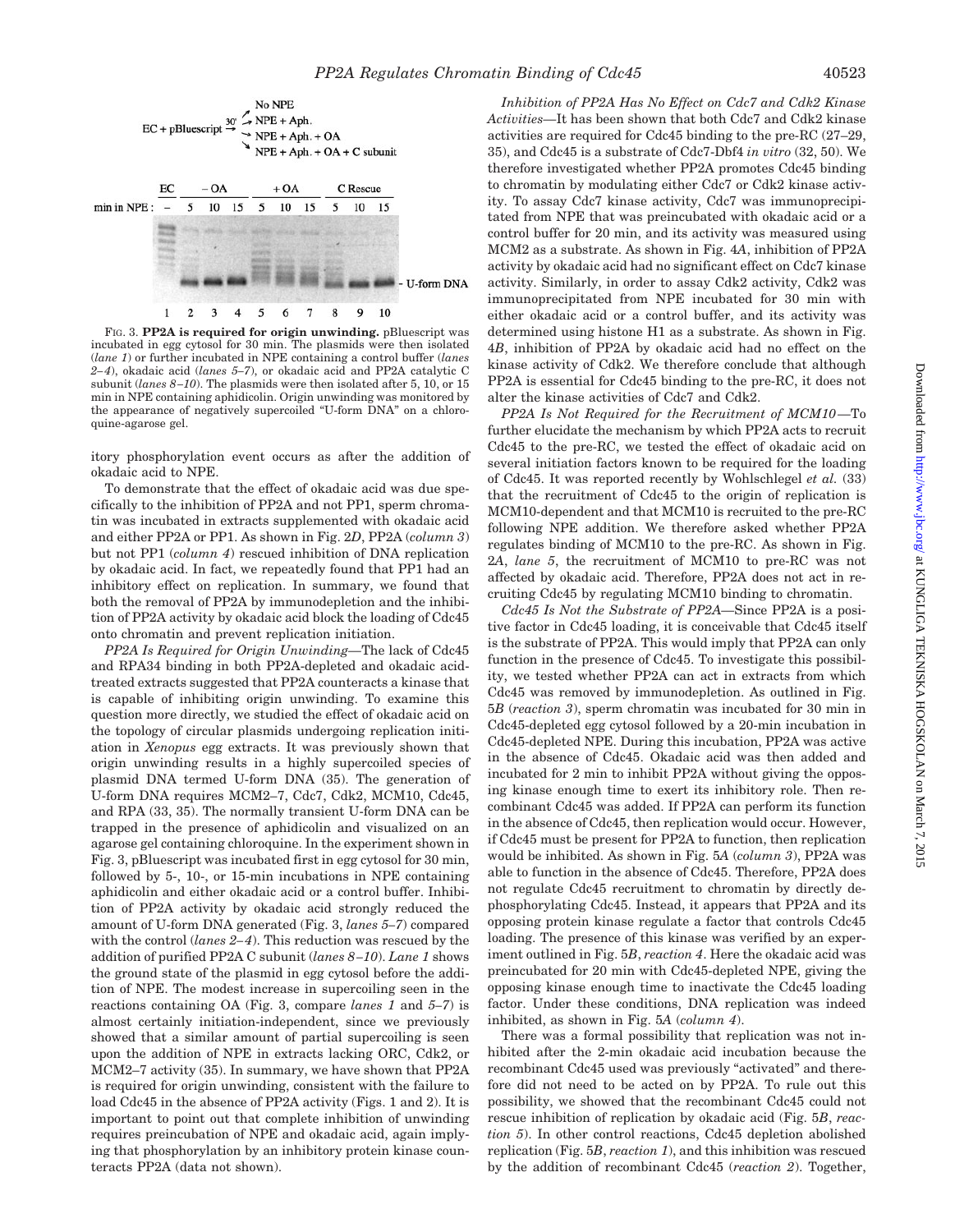





FIG. 4. **PP2A does not affect Cdc7 or Cdk2 kinase activity.** *A*, Cdc7 was immunoprecipitated from NPE preincubated with either a control buffer  $(-0\overline{A})$  or okadaic acid  $(+0\overline{A})$ . The immunoprecipitate was subsequently washed and incubated with  $[\gamma^{32}P]ATP$  and either  $MCM2$  ( $-OA$ ,  $+ OA$ ) or a control buffer ( $-MCM2$ ) for 30 min to measure kinase activity. The samples were stopped with SDS-PAGE sample buffer, separated by SDS-PAGE, and analyzed with a PhosphorImager. Cdc7 kinase activity is expressed as a percentage of the control. *B*, Cdk2 was immunoprecipitated from NPE preincubated with either a control buffer in the absence of okadaic acid  $(-OA)$  or histone H1  $(-H1)$ , okadaic acid  $(+OA)$ , or the Cdk2 inhibitor  $p27<sup>Kip</sup>$  ( $p27$ ). The immunoprecipitate was subsequently washed and incubated with  $[\gamma^{32}P]ATP$ and either histone H1 ( $-OA$ ,  $+OA$ ,  $p27$ ) or a control buffer ( $-H1$ ) for 30 min to measure kinase activity. The samples were stopped with SDS-PAGE sample buffer, separated by SDS-PAGE, and analyzed with a PhosphorImager.

these results suggest that Cdc45 is not the substrate of PP2A and that PP2A function does not require the presence of Cdc45. They also provide evidence that PP2A can exert its function prior to the actual binding of Cdc45 to chromatin. Identical results were obtained when NPE instead of recombinant Cdc45 was used in *reactions 2–5* (data not shown).

These results lend further support to the idea that an inhibitory phosphorylation by a PP2A-opposing protein kinase takes place, which prevents chromatin binding of Cdc45. In un-



FIG. 5. **Cdc45 is not the substrate of PP2A.** *A*, sperm chromatin was incubated for 30 min in Cdc45-depleted egg cytosol followed by Cdc45-depleted NPE to allow PP2A function in the absence of Cdc45. After 20 min, OA was added to inhibit PP2A activity 2 min (*column 3*) or 20 min (*column 4*) before restoring Cdc45. The addition of recombinant Cdc45 can rescue inhibition by Cdc45 depletion (compare *columns 2* and *1*) but not inhibition by okadaic acid (*column 5*). *B*, schematic representation of the experiments shown in *A*.

treated extract, the Cdc45 loading factor is in an active state due to the presence of PP2A. Only when PP2A is inhibited does inactivation of this factor by the opposing kinase occur.

*The Substrate of PP2A Appears to Be Soluble—*We have shown that the common substrate of PP2A and the opposing kinase is a soluble protein present in NPE. It becomes inactivated as a Cdc45 loading factor during incubation of NPE with okadaic acid in the absence of chromatin (Fig. 2*C*). To examine whether this protein becomes chromatin-bound prior to the loading of Cdc45, sperm chromatin was incubated in Cdc45depleted extracts to allow PP2A function in the absence of Cdc45. Next, the chromatin was isolated through a sucrose cushion and washed at low stringency (50 mM KCl). The chromatin was subsequently incubated in fresh, undepleted NPE preincubated for 20 min with okadaic acid. If the substrate of PP2A becomes chromatin-bound during the first incubation, initiation would proceed in the absence of PP2A activity. However, if the substrate is always soluble, replication would be inhibited because the substrate "activated" by PP2A would be lost during chromatin isolation. As shown in Fig. 6, replication was inhibited by the presence of okadaic acid in the second NPE incubation (compare *closed circles* with *open squares*). This inhibition was rescued by the addition of PP2A C subunit (*closed squares*). These results indicate that in the absence of Cdc45 the substrate of PP2A cannot be preserved by co-purification with isolated chromatin and is therefore probably soluble. The lack of complete inhibition (*open squares*), which was repeatedly observed, may indicate that the substrate is loosely attached to chromatin and that most of it is lost during isolation. Importantly, we can rule out tightly bound factors such as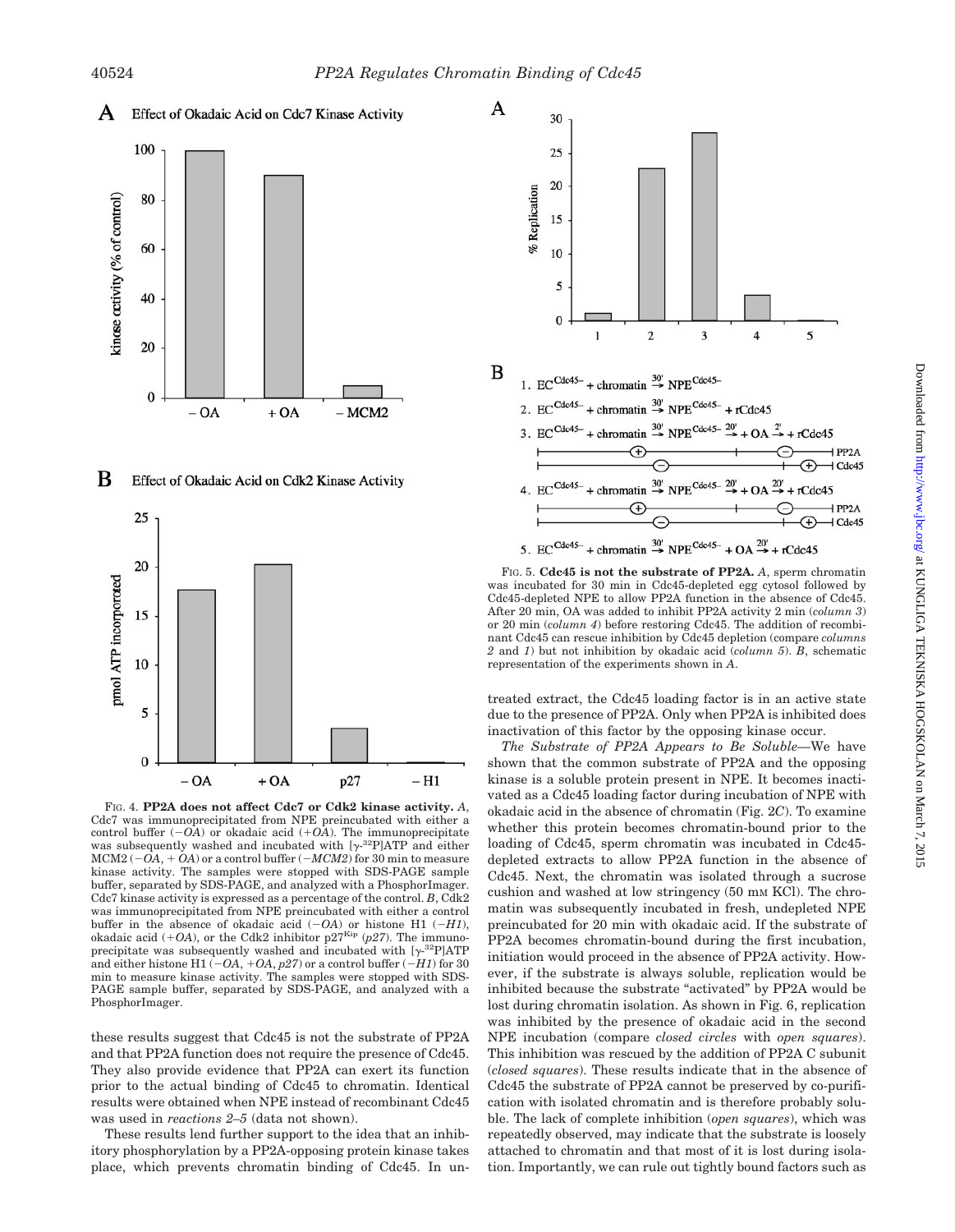

FIG. 6. **PP2A acts on a soluble substrate.** Sperm chromatin was incubated for 30 min in Cdc45-depleted egg cytosol followed by Cdc45 depleted NPE to allow PP2A function in the absence of Cdc45. After 30 min, the chromatin was isolated, and non-chromatin-bound material was washed away before the addition of NPE (*closed circles*), NPE containing okadaic acid (*open squares*), or NPE containing okadaic acid and PP2A C subunit (*closed squares*). In parallel, Cdc45 depletion was shown to inhibit DNA replication (*X*).

MCM10, Cdc7, and MCM2–7 along with the other members of the pre-RC as substrates of PP2A.

*PP2A Is Not Required for RPA Binding or Any Step Thereafter—*We showed previously using immunodepletion experiments that PP2A is not required for the elongation phase of DNA replication (43), and here we have demonstrated that PP2A is required for Cdc45 loading. Therefore, one might expect that once Cdc45 is bound to the pre-RC, PP2A becomes dispensable for the completion of DNA replication. That this may be the case is suggested by the finding that recombinant Cdc45 can rescue Cdc45-depleted NPE in the presence of okadaic acid (Fig. 5, *reaction 3*). To further address this point, we arrested initiation of DNA replication after the Cdc45 loading step by immunodepletion of RPA (35, 51) and asked whether OA was still inhibitory for subsequent DNA replication. Specifically, sperm chromatin was first incubated in RPA-depleted egg cytosol followed by RPA-depleted NPE to allow Cdc45 loading (Fig. 7*B*, *reaction 2*). Next, okadaic acid was added and incubated for 20 min before the addition of undepleted NPE that was preincubated with okadaic acid for 20 min to resupply RPA. As shown in Fig. 7*A* (*reaction 2*), the addition of OA after Cdc45 loading had virtually no effect on DNA replication compared with a similar sequence in which no okadaic acid was added (*reaction 1*). As expected, replication was efficiently inhibited when okadaic acid was added to NPE before Cdc45 had loaded (*reaction 3*), and DNA replication was efficiently inhibited in RPA-depleted reactions (*reaction 4*). Therefore, PP2A functions during initiation prior to chromatin binding of RPA and is no longer needed afterward. Furthermore, since RPA is required for origin unwinding (35), our data reinforce the fact that the okadaic acid-induced defect in origin unwinding (Fig. 3) was a consequence of the lack of Cdc45 and that PP2A was not required separately for the RPA-dependent unwinding reaction.

Dehde *et al.* (52) have shown that PP2A and Cdk2-cyclin E bind to a hypophosphorylated form of DNA polymerase  $\alpha$ , which associates with origins of replication and makes the first primer for leading strand synthesis. Their finding suggests that PP2A plays a role after unwinding and RPA loading. It is inconsistent with our results demonstrating that PP2A is not needed for any step after RPA binding. Yan *et al.* (53) reported binding of the regulatory B'' subunit, PR48, to Cdc6, suggesting a possible role of PP2A in pre-RC formation, whereas our data suggest that PP2A plays no role in pre-RC formation.

#### DISCUSSION

The association of Cdc45 with the prereplication complex, which depends on the functions of MCM10, Cdc7, and Cdk2, is



3. EC + chromatin  $\stackrel{30^{\circ}}{\rightarrow}$  NPE <sup>OA</sup>

4. EC<sup>RPA-</sup> + chromatin  $\stackrel{30}{\rightarrow}$  NPE<sup>RPA-</sup>

FIG. 7. **PP2A is not required for RPA binding or any step thereafter.** *A*, sperm chromatin was incubated for 30 min in RPAdepleted egg cytosol followed by another 30-min incubation in RPAdepleted NPE to allow PP2A function in the absence of RPA. OA was added to inhibit PP2A activity, and additional NPE containing OA was added after 20 min to restore RPA in the absence of PP2A activity (*column 2*). As a control, buffer was added instead of okadaic acid to restore RPA in the presence of PP2A activity (*column 1*). Both okadaic acid treatment (*column 3*) and RPA depletion (*column 4*) inhibited DNA replication. DNA replication was measured after 90 min. *B*, schematic representation of the experiments shown in *A*.



FIG. 8. **Model of the mechanism by which PP2A recruits Cdc45 to replication origins by dephosphorylation of a soluble "loading factor" such as Sld3.** Dephosphorylation of the soluble loading factor "X" by PP2A stimulates the binding of Cdc45 to replication origins. The stimulatory function of PP2A is opposed by an inhibitory kinase.

a key step in the formation of the initiation complex. The loading of MCM10 onto the pre-RC occurs early in the transition from the pre-RC to the initiation complex (33) and does not require the presence of Cdc7 and Cdk2 (33). Cdc7 binds to and phosphorylates the MCM2–7 complex in the pre-RC (23, 29, 47, 50, 54–57), and it functions before Cdk2 (28, 29). We have shown previously that PP2A is required during initiation after pre-RC formation but before elongation (43). In this report, we have demonstrated that PP2A is required in *Xenopus* extracts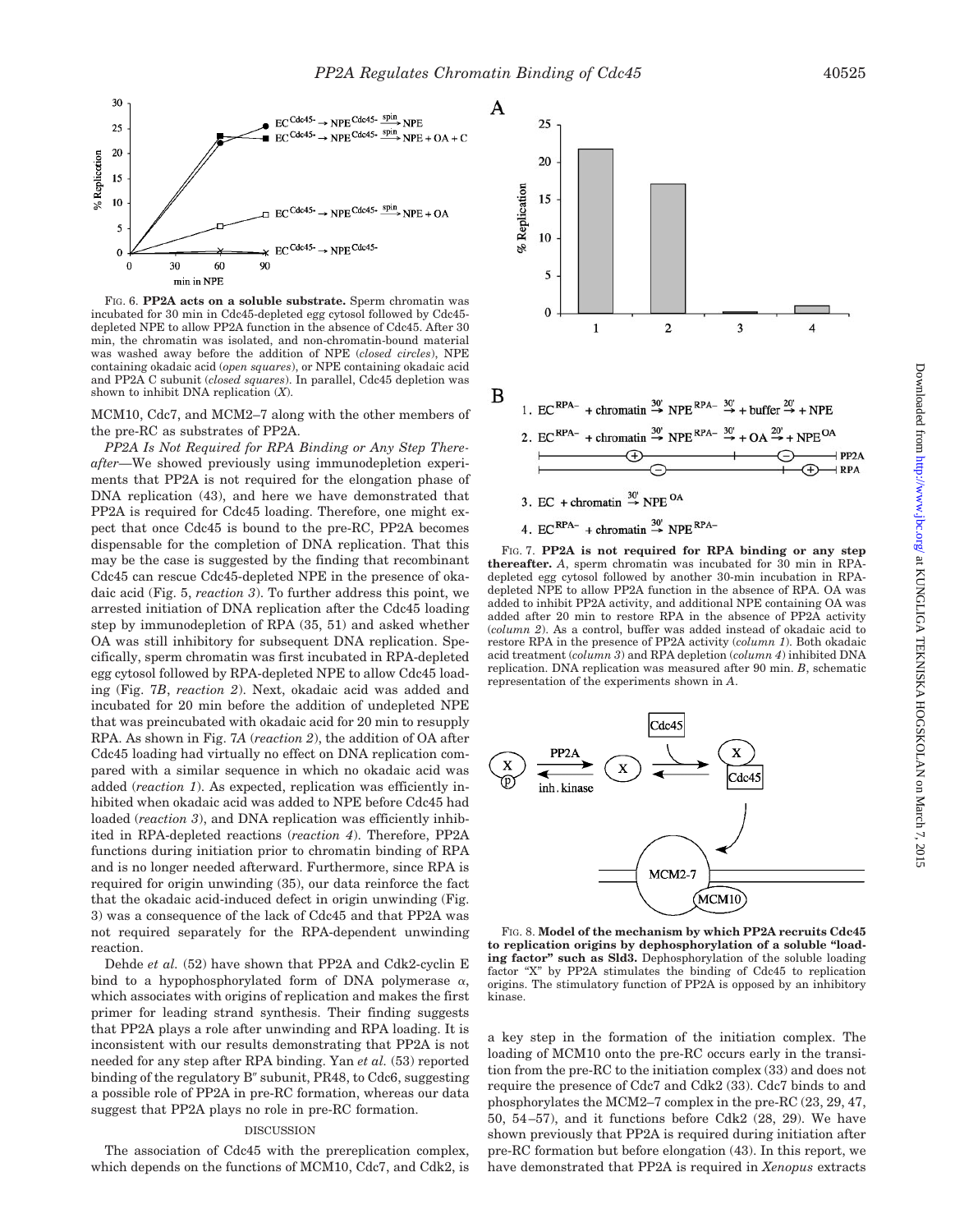for the loading of Cdc45 to the pre-RC (Figs. 1 and 2). As expected, origin unwinding depends also on PP2A (Fig. 3). We have shown that PP2A is not required for loading of Cdc45 by mediating the association of MCM10 with the pre-RC (Fig. 2). Furthermore, inhibition of PP2A has no effect on the kinase activities of Cdc7 and Cdk2 (Fig. 4). Instead, our data suggest that PP2A dephosphorylates and activates a soluble or loosely chromatin-bound component in the *Xenopus* extract (provisionally designated Cdc45 recruitment factor), which is necessary for recruiting Cdc45 to the pre-RC (Fig. 6). The finding that upon inhibition of PP2A further incubation is necessary to achieve inhibition of Cdc45 loading and replication suggests that PP2A is counteracted by one or several unknown inhibitory protein kinases acting on the same factor as PP2A. In untreated nuclear extract, this factor is in a dephosphorylated and active state. Only when PP2A is inhibited by okadaic acid for an extended period (20 min), does the protein kinase have a chance to phosphorylate and inactivate the presumed recruitment factor (Fig. 2*C*). The observation that okadaic acid has no effect on DNA replication after Cdc45 loading has occurred (Fig. 7) is consistent with the hypothesis that PP2A dephosphorylates and activates a Cdc45 recruitment factor. The dual control of Cdc45 recruitment factor activity exerted by phosphorylation and dephosphorylation offers a new possibility for regulating initiation. Our results are reminiscent of SV40 DNA replication, which is controlled by stimulatory and inhibitory phosphorylation of SV40 large T antigen (58, 59). The dual regulation of replication initiation by protein kinases and phosphatases may therefore be a general feature of eukaryotic DNA replication.

It is important to mention a report by Lin and Arndt (60), who demonstrated that PP2A activity is required for the  $G<sub>1</sub>/S$ transition in *S. cerevisiae*. They showed that when cells expressing a temperature-sensitive mutant of the catalytic subunit of PP2A are arrested in  $G_1$  with  $\alpha$  factor at the permissive temperature, they remained arrested after being released from the block and shifted immediately to the nonpermissive temperature. On the other hand, when the cells were shifted at a later time after being released form the block, they completed S phase. It is likely that PP2A activity is no longer required after DNA synthesis has been initiated. Whether the mutant is blocked in Cdc45 loading has not been investigated.

The PP2A-counteracting protein kinase remains to be identified. Potential candidates are Cdk2-cyclin E and Cdc7-Dbf4, which are required for Cdc45 loading. Because they are positive regulators of Cdc45 loading, one would have to assume that they add both stimulatory and inhibitory phosphate residues to a soluble substrate and that PP2A removes the inhibitory but not the stimulatory phosphates. For example, in the case of SV40 large T antigen, PP2A removes several inhibitory phosphates from serine residues while leaving the critical stimulatory phosphothreonine intact (58, 59). The only known *in vivo* substrate of Cdk2 is Sld2 (synthetically lethal with *dpb11-1*). This protein forms a complex with Dpb11, which is required during initiation for the binding of DNA polymerases to the origin (61). However, there may possibly be other soluble or chromatin-bound substrates. The substrate of Cdc7-Dbf4 is the MCM complex, a component of the pre-RC, but this does not exclude additional non-chromatin-bound substrates. Other candidate kinases are the checkpoint kinases ATM (ataxia telangiectasia-mutated) and ATR (ATM- and Rad3-related protein kinase) and their respective downstream kinases Chk2 and Chk1 (62–68). ATM and Chk2, which become activated by ionizing radiation, have been shown to inhibit Cdc45 loading through down-regulation of Cdk2-cyclin E activity (69). Alternatively, ATM may inhibit Cdc45 loading by a separate path-

way, which involves PP2A and is independent of Cdk2-cyclin E. Depending on which protein kinase counteracts PP2A, the role of PP2A in Cdc45 loading could be linked either to growthregulatory signaling pathways (70) or to DNA damage checkpoint control (71). Presently, we cannot exclude the formal possibility that inhibition of PP2A reveals a protein kinase that normally does not regulate DNA replication.

Since we have demonstrated that the substrate of PP2A is either soluble or loosely bound to chromatin, MCM10, Cdc7, and MCM2–7, which are tightly bound to chromatin, can be excluded as potential substrates. We can also exclude ORC, and probably Cdc6 and Cdt1, since these factors are no longer required for replication initiation after pre-RC formation (9, 72, 73). Furthermore, since PP2A is able to act in the absence of Cdc45 (Fig. 5), we can exclude Cdc45 as a substrate. Interestingly, it was recently shown that in *S. cerevisiae* a soluble factor, Sld3, interacts with Cdc45 to form a complex, which is essential for the association of both proteins to chromatin (74). Importantly, *Schizosaccharomyces pombe* Sld3 is phosphorylated during M phase, and its dephosphorylation during  $G_1/S$ coincides with the formation of the Sld3-Cdc45 complex (75). In light of our results, it seems possible that dephosphorylation of Sld3 is carried out by PP2A, inducing formation of the Sld3- Cdc45 complex and binding of this complex to the pre-RC (Fig. 8), as suggested by Nakajima and Masukata (75). It is important to note that Sld3 appears to be the only known protein involved in Cdc45 loading that is activated by dephosphorylation rather than phosphorylation. This finding and the fact that Sld3 in its phosphorylated and inactive state is soluble (75), as is the PP2A substrate, make Sld3 a good PP2A substrate candidate. Upon identification of the *Xenopus* homologue of Sld3, it will be of interest to examine the effect of PP2A inhibition on Sld3 phosphorylation and on the formation and origin binding of the Sld3-Cdc45 complex.

*Acknowledgments—*We thank Dr. Tony Hunter for the glutathione S-transferase-tagged p27Kip cDNA, Dr. Haruhiko Takisawa for the purified MCM2 proteins, Dr. Teresa S. Wang for the rabbit antibody against the 70-kDa subunit of DNA polymerase  $\alpha$ , and Dr. Marc Mumby for the purified PP2A C subunit.

#### REFERENCES

- 1. Takisawa, H., Mimura, S., and Kubota, Y. (2000) *Curr. Opin. Cell Biol.* **12,** 690–696
- 2. Bell, S. P., and Dutta, A. (2002) *Annu. Rev. Biochem.* **71,** 333–374
- 3. Bell, S. P., and Stillman, B. (1992) *Nature* **357,** 128–134
- 4. Hartwell, L. H. (1973) *J. Bacteriol.* **115,** 966–974
- 5. Hogan, E., and Koshland, D. (1992) *Proc. Natl. Acad. Sci. U. S. A.* **89,**  $3098 - 3102$
- 6. Liang, C., Weinreich, M., and Stillman, B. (1995) *Cell* **81,** 667–676
- 7. Cocker, J. H., Piatti, S., Santocanale, C., Nasmyth, K., and Diffley, J. F. (1996) *Nature* **379,** 180–182
- 8. Santocanale, C., and Diffley, J. F. (1996) *EMBO J.* **15,** 6671–6679
- 9. Maiorano, D., Moreau, J., and Mechali, M. (2000) *Nature* **404,** 622–625 10. Nishitani, H., Lygerou, Z., Nishimoto, T., and Nurse, P. (2000) *Nature* **404,**
- 625–628 11. Whittaker, A. J., Royzman, I., and Orr-Weaver, T. L. (2000) *Genes Dev.* **14,**
- 1765–1776 12. Moir, D., Stewart, S. E., Osmond, B. C., and Botstein, D. (1982) *Genetics* **100,** 547–563
- 13. Maine, G. T., Sinha, P., and Tye, B. K. (1984) *Genetics* **106,** 365–385
- 14. Chong, J. P., Thommes, P., and Blow, J. J. (1996) *Trends Biochem. Sci.* **21,** 102–106
- 15. Tada, S., Li, A., Maiorano, D., Mechali, M., and Blow, J. J. (2001) *Nat. Cell Biol.* **3,** 107–113
- 16. Wohlschlegel, J. A., Dwyer, B. T., Dhar, S. K., Cvetic, C., Walter, J. C., and Dutta, A. (2000) *Science* **290,** 2309–2312
- 17. Jackson, P. K., Chevalier, S., Philippe, M., and Kirschner, M. W. (1995) *J. Cell Biol.* **130,** 755–769 18. Strausfeld, U. P., Howell, M., Rempel, R., Maller, J. L., Hunt, T., and Blow,
- J. J. (1994) *Curr. Biol.* **4,** 876–883 19. Fang, F., and Newport, J. W. (1991) *Cell* **66,** 731–742
- 20. Patterson, M., Sclafani, R. A., Fangman, W. L., and Rosamond, J. (1986) *Mol. Cell. Biol.* **6,** 1590–1598
- 21. Hollingsworth, R. E., and Sclafani, R. A. (1990) *Proc. Natl. Acad. Sci. U. S. A.* **87,** 6272–6276
- 22. Yoon, H. J., and Campbell, J. L. (1991) *Proc. Natl. Acad. Sci. U. S. A.* **88,** 3574–3578
- 23. Sclafani, R. A. (2000) *J. Cell Sci.* **113,** 2111–2117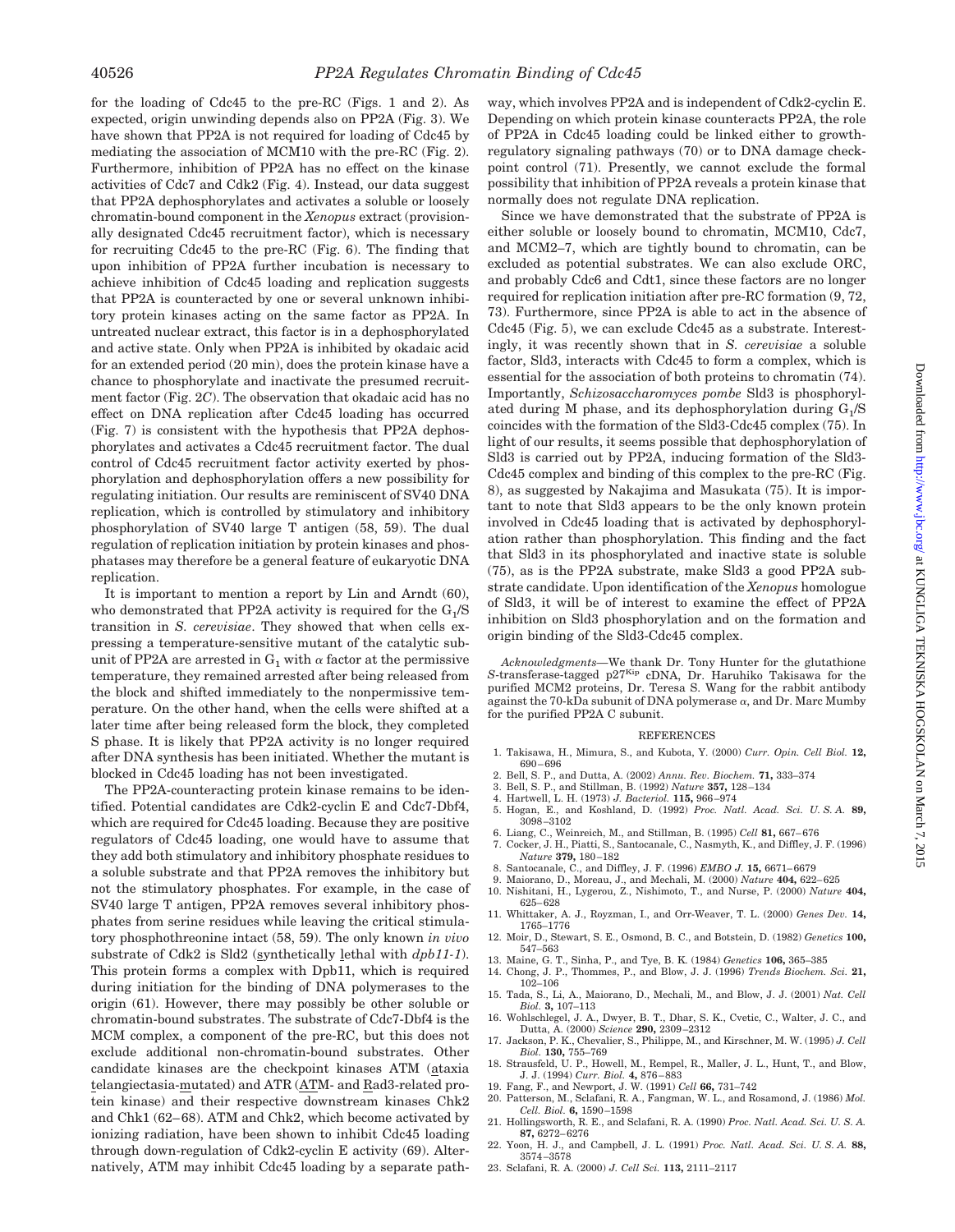- 24. Hennessy, K. M., Lee, A., Chen, E., and Botstein, D. (1991) *Genes Dev.* **5,** 958–969
- 25. Hopwood, B., and Dalton, S. (1996) *Proc. Natl. Acad. Sci. U. S. A.* **93,** 12309–12314
- 26. Zou, L., Mitchell, J., and Stillman, B. (1997) *Mol. Cell. Biol.* **17,** 553–563
- 27. Zou, L., and Stillman, B. (2000) *Mol. Cell. Biol.* **20,** 3086–3096
- 28. Walter, J. C. (2000) *J. Biol. Chem.* **275,** 39773–39778
- 29. Jares, P., and Blow, J. J. (2000) *Genes Dev.* **14,** 1528–1540
- 30. Zou, L., and Stillman, B. (1998) *Science* **280,** 593–596
- 31. Mimura, S., and Takisawa, H. (1998) *EMBO J.* **17,** 5699–5707
- 32. Nougarede, R., Della Seta, F., Zarzov, P., and Schwob, E. (2000) *Mol. Cell. Biol.* **20,** 3795–3806
- 33. Wohlschlegel, J. A., Dhar, S. K., Prokhorova, T. A., Dutta, A., and Walter, J. C. (2002) *Mol. Cell* **9,** 233–240
- 34. Tanaka, T., and Nasmyth, K. (1998) *EMBO J.* **17,** 5182–5191
- 35. Walter, J., and Newport, J. (2000) *Mol. Cell* **5,** 617–627
- 36. Aparicio, O. M., Stout, A. M., and Bell, S. P. (1999) *Proc. Natl. Acad. Sci. U. S. A.* **96,** 9130–9135
- 37. Blow, J. J., and Laskey, R. A. (1986) *Cell* **47,** 577–587
- 38. Newport, J. (1987) *Cell* **48,** 205–217
- 39. Walter, J., Sun, L., and Newport, J. (1998) *Mol. Cell* **1,** 519–529
- 40. Kremmer, E., Ohst, K., Kiefer, J., Brewis, N., and Walter, G. (1997) *Mol. Cell. Biol.* **17,** 1692–1701
- 41. Chung, H., Nairn, A. C., Murata, K., and Brautigan, D. L. (1999) *Biochemistry* **38,** 10371–10376
- 42. Janssens, V., and Goris, J. (2001) *Biochem. J.* **353,** 417–439 43. Lin, X. H., Walter, J., Scheidtmann, K., Ohst, K., Newport, J., and Walter, G.
- (1998) *Proc. Natl. Acad. Sci. U. S. A.* **95,** 14693–14698
- 44. Walter, J., and Newport, J. W. (1997) *Science* **275,** 993–995
- 45. Hua, X. H., Yan, H., and Newport, J. (1997) *J. Cell Biol.* **137,** 183–192
- 46. Toyoshima, H., and Hunter, T. (1994) *Cell* **78,** 67–74
- 47. Masai, H., Matsui, E., You, Z., Ishimi, Y., Tamai, K., and Arai, K. (2000) *J. Biol. Chem.* **275,** 29042–29052
- 48. Bialojan, C., and Takai, A. (1988) *Biochem. J.* **256,** 283–290
- 49. Cohen, P., Klumpp, S., and Schelling, D. L. (1989) *FEBS Lett.* **250,** 596–600
- 50. Weinreich, M., and Stillman, B. (1999) *EMBO J.* **18,** 5334–5346
- 51. Mimura, S., Masuda, T., Matsui, T., and Takisawa, H. (2000) *Genes Cells* **5,** 439–452
- 52. Dehde, S., Rohaly, G., Schub, O., Nasheuer, H. P., Bohn, W., Chemnitz, J.,
- Deppert, W., and Dornreiter, I. (2001) *Mol. Cell. Biol.* **21,** 2581–2593 53. Yan, Z., Fedorov, S. A., Mumby, M. C., and Williams, R. S. (2000) *Mol. Cell.*
- *Biol.* **20,** 1021–1029 54. Lei, M., Kawasaki, Y., Young, M. R., Kihara, M., Sugino, A., and Tye, B. K. (1997) *Genes Dev.* **11,** 3365–3374
- 55. Oshiro, G., Owens, J. C., Shellman, Y., Sclafani, R. A., and Li, J. J. (1999) *Mol. Cell. Biol.* **19,** 4888–4896
- 56. Sato, N., Arai, K., and Masai, H. (1997) *EMBO J.* **16,** 4340–4351
- 57. Jiang, W., McDonald, D., Hope, T. J., and Hunter, T. (1999) *EMBO J.* **18,** 5703–5713
- 58. Kelly, T. J. (1988) *J. Biol. Chem.* **263,** 17889–17892
- 59. Fanning, E. (1992) *J. Virol.* **66,** 1289–1293
- 60. Lin, F. C., and Arndt, K. T. (1995) *EMBO J.* **14,** 2745–2759
- 61. Masumoto, H., Sugino, A., and Araki, H. (2000) *Mol. Cell. Biol.* **20,** 2809–2817 62. Brown, A. L., Lee, C. H., Schwarz, J. K., Mitiku, N., Piwnica-Worms, H., and Chung, J. H. (1999) *Proc. Natl. Acad. Sci. U. S. A.* **96,** 3745–3750
- 63. Chaturvedi, P., Eng, W. K., Zhu, Y., Mattern, M. R., Mishra, R., Hurle, M. R., Zhang, X., Annan, R. S., Lu, Q., Faucette, L. F., Scott, G. F., Li, X., Carr, S. A., Johnson, R. K., Winkler, J. D., and Zhou, B. B. (1999) *Oncogene* **18,** 4047–4054
- 64. Matsuoka, S., Rotman, G., Ogawa, A., Shiloh, Y., Tamai, K., and Elledge, S. J. (2000) *Proc. Natl. Acad. Sci. U. S. A.* **97,** 10389–10394
- 65. Melchionna, R., Chen, X. B., Blasina, A., and McGowan, C. H. (2000) *Nat. Cell Biol.* **2,** 762–765
- 66. Guo, Z., Kumagai, A., Wang, S. X., and Dunphy, W. G. (2000) *Genes Dev.* **14,**  $2745 - 2756$
- 67. Zhao, H., and Piwnica-Worms, H. (2001) *Mol. Cell. Biol.* **21,** 4129–4139
- 68. Hekmat-Nejad, M., You, Z., Yee, M. C., Newport, J. W., and Cimprich, K. A. (2000) *Curr. Biol.* **10,** 1565–1573
- 69. Costanzo, V., Robertson, K., Ying, C. Y., Kim, E., Avvedimento, E., Gottesman, M., Grieco, D., and Gautier, J. (2000) *Mol. Cell* **6,** 649–659
- 70. Wilson, N. J., Moss, S. T., Csar, X. F., Ward, A. C., and Hamilton, J. A. (1999) *Biochem. J.* **339,** 517–524
- 71. Murakami, H., and Nurse, P. (2000) *Biochem. J.* **349,** 1–12
- 72. Rowles, A., Tada, S., and Blow, J. J. (1999) *J. Cell Sci.* **112,** 2011–2018
- 73. Hua, X. H., and Newport, J. (1998) *J. Cell Biol.* **140,** 271–278
- 74. Kamimura, Y., Tak, Y. S., Sugino, A., and Araki, H. (2001) *EMBO J.* **20,** 2097–2107
- 75. Nakajima, R., and Masukata, H. (2002) *Mol. Biol. Cell* **13,** 1462–1472